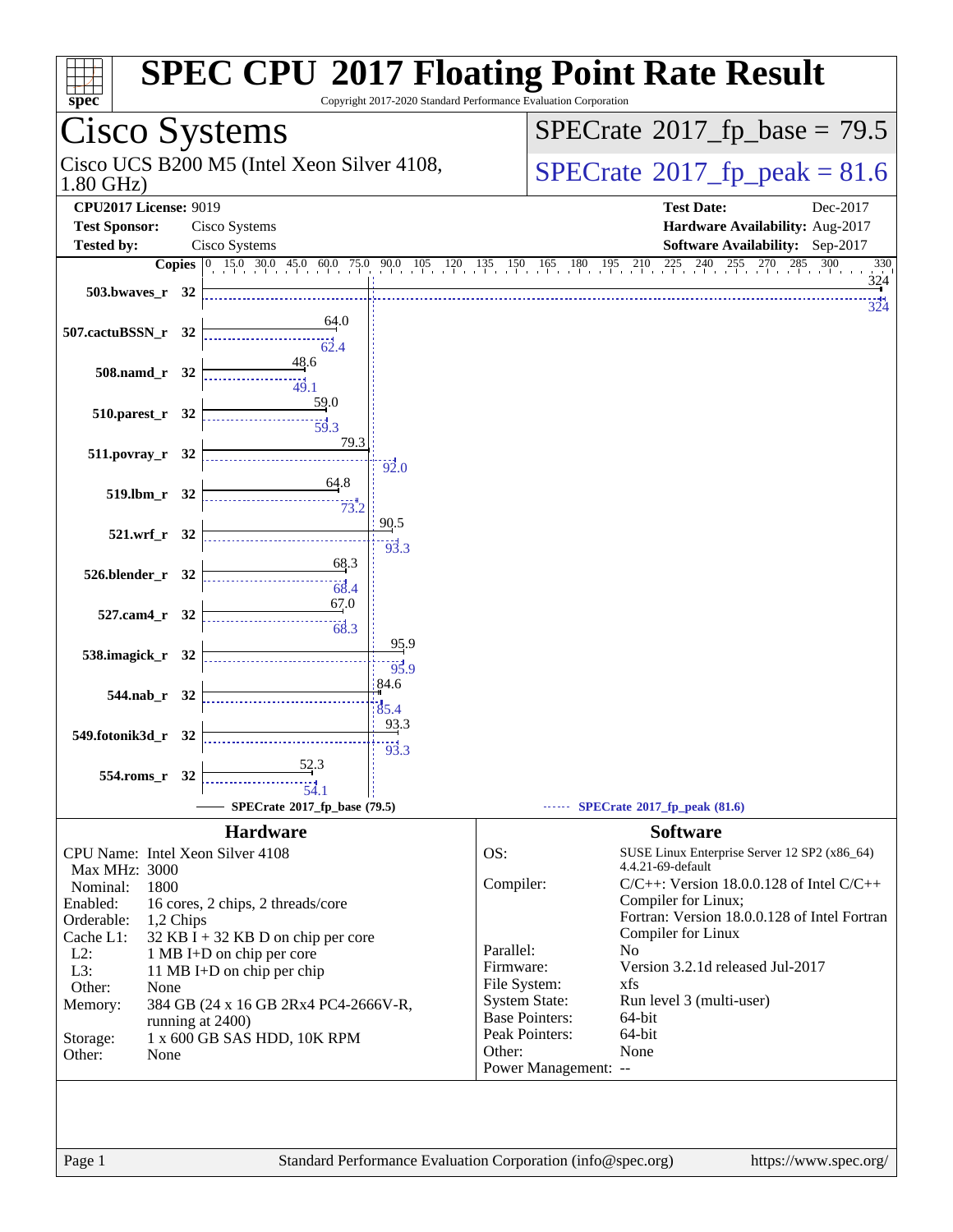

Copyright 2017-2020 Standard Performance Evaluation Corporation

## Cisco Systems

1.80 GHz) Cisco UCS B200 M5 (Intel Xeon Silver 4108,  $\vert$ [SPECrate](http://www.spec.org/auto/cpu2017/Docs/result-fields.html#SPECrate2017fppeak)®[2017\\_fp\\_peak = 8](http://www.spec.org/auto/cpu2017/Docs/result-fields.html#SPECrate2017fppeak)1.6

 $SPECTate@2017_fp\_base = 79.5$ 

**[CPU2017 License:](http://www.spec.org/auto/cpu2017/Docs/result-fields.html#CPU2017License)** 9019 **[Test Date:](http://www.spec.org/auto/cpu2017/Docs/result-fields.html#TestDate)** Dec-2017 **[Test Sponsor:](http://www.spec.org/auto/cpu2017/Docs/result-fields.html#TestSponsor)** Cisco Systems **[Hardware Availability:](http://www.spec.org/auto/cpu2017/Docs/result-fields.html#HardwareAvailability)** Aug-2017 **[Tested by:](http://www.spec.org/auto/cpu2017/Docs/result-fields.html#Testedby)** Cisco Systems **[Software Availability:](http://www.spec.org/auto/cpu2017/Docs/result-fields.html#SoftwareAvailability)** Sep-2017

### **[Results Table](http://www.spec.org/auto/cpu2017/Docs/result-fields.html#ResultsTable)**

|                                    | <b>Base</b>   |                |       |                |       | <b>Peak</b>    |       |               |                |              |                |              |                |              |
|------------------------------------|---------------|----------------|-------|----------------|-------|----------------|-------|---------------|----------------|--------------|----------------|--------------|----------------|--------------|
| <b>Benchmark</b>                   | <b>Copies</b> | <b>Seconds</b> | Ratio | <b>Seconds</b> | Ratio | <b>Seconds</b> | Ratio | <b>Copies</b> | <b>Seconds</b> | <b>Ratio</b> | <b>Seconds</b> | <b>Ratio</b> | <b>Seconds</b> | <b>Ratio</b> |
| 503.bwaves_r                       | 32            | 989            | 325   | 990            | 324   | 990            | 324   | 32            | 990            | 324          | 990            | 324          | 984            | 326          |
| 507.cactuBSSN r                    | 32            | 633            | 64.0  | 633            | 64.0  | 633            | 64.0  | 32            | 649            | 62.4         | 649            | 62.4         | 649            | 62.4         |
| 508.namd_r                         | 32            | 626            | 48.6  | 623            | 48.8  | 625            | 48.6  | 32            | 619            | 49.1         | 619            | 49.1         | 623            | 48.8         |
| $510$ .parest r                    | 32            | 1411           | 59.3  | 1418           | 59.0  | 1423           | 58.8  | 32            | 1408           | 59.4         | 1411           | 59.3         | 1412           | 59.3         |
| 511.povray_r                       | 32            | 945            | 79.1  | 941            | 79.4  | 942            | 79.3  | 32            | 811            | 92.2         | 812            | 92.0         | 815            | 91.7         |
| 519.1bm r                          | 32            | 519            | 65.0  | 521            | 64.7  | 520            | 64.8  | 32            | 456            | 73.9         | 461            | 73.2         | 461            | 73.2         |
| $521$ .wrf r                       | 32            | 791            | 90.6  | 792            | 90.4  | 792            | 90.5  | 32            | 768            | 93.4         | 768            | 93.3         | 769            | 93.2         |
| 526.blender r                      | 32            | 714            | 68.3  | 712            | 68.4  | 716            | 68.1  | 32            | 711            | 68.5         | 712            | 68.4         | 713            | 68.3         |
| 527.cam4 r                         | 32            | 834            | 67.1  | 835            | 67.0  | 835            | 67.0  | 32            | 819            | 68.3         | 819            | 68.3         | 820            | 68.3         |
| 538.imagick_r                      | 32            | 830            | 95.9  | 830            | 95.9  | 830            | 95.9  | 32            | 830            | 95.9         | 830            | 95.9         | 829            | 95.9         |
| $544$ .nab_r                       | 32            | 637            | 84.6  | 633            | 85.1  | 641            | 84.1  | 32            | 627            | 86.0         | 631            | 85.4         | 632            | 85.2         |
| 549.fotonik3d_r                    | 32            | 1335           | 93.4  | 1336           | 93.3  | 1338           | 93.2  | 32            | 1336           | 93.3         | 1337           | 93.3         | 1335           | 93.4         |
| 554.roms r                         | 32            | 970            | 52.4  | 972            | 52.3  | 974            | 52.2  | 32            | 939            | 54.1         | 941            | 54.1         | 937            | 54.3         |
| $SPECrate^{\otimes}2017$ fp base = |               |                | 79.5  |                |       |                |       |               |                |              |                |              |                |              |

**[SPECrate](http://www.spec.org/auto/cpu2017/Docs/result-fields.html#SPECrate2017fppeak)[2017\\_fp\\_peak =](http://www.spec.org/auto/cpu2017/Docs/result-fields.html#SPECrate2017fppeak) 81.6**

Results appear in the [order in which they were run.](http://www.spec.org/auto/cpu2017/Docs/result-fields.html#RunOrder) Bold underlined text [indicates a median measurement.](http://www.spec.org/auto/cpu2017/Docs/result-fields.html#Median)

#### **[Submit Notes](http://www.spec.org/auto/cpu2017/Docs/result-fields.html#SubmitNotes)**

 The taskset mechanism was used to bind copies to processors. The config file option 'submit' was used to generate taskset commands to bind each copy to a specific processor. For details, please see the config file.

### **[Operating System Notes](http://www.spec.org/auto/cpu2017/Docs/result-fields.html#OperatingSystemNotes)**

Stack size set to unlimited using "ulimit -s unlimited"

#### **[General Notes](http://www.spec.org/auto/cpu2017/Docs/result-fields.html#GeneralNotes)**

Environment variables set by runcpu before the start of the run: LD\_LIBRARY\_PATH = "/home/cpu2017/lib/ia32:/home/cpu2017/lib/intel64:/home/cpu2017/je5.0.1-32:/home/cpu2017/je5.0.1-64"

 Binaries compiled on a system with 1x Intel Core i7-4790 CPU + 32GB RAM memory using Redhat Enterprise Linux 7.4 Transparent Huge Pages enabled by default Prior to runcpu invocation Filesystem page cache synced and cleared with: sync; echo 3> /proc/sys/vm/drop\_caches No: The test sponsor attests, as of date of publication, that CVE-2017-5754 (Meltdown) is mitigated in the system as tested and documented. No: The test sponsor attests, as of date of publication, that CVE-2017-5753 (Spectre variant 1) is mitigated in the system as tested and documented.

**(Continued on next page)**

| Page 2 | Standard Performance Evaluation Corporation (info@spec.org) | https://www.spec.org/ |
|--------|-------------------------------------------------------------|-----------------------|
|--------|-------------------------------------------------------------|-----------------------|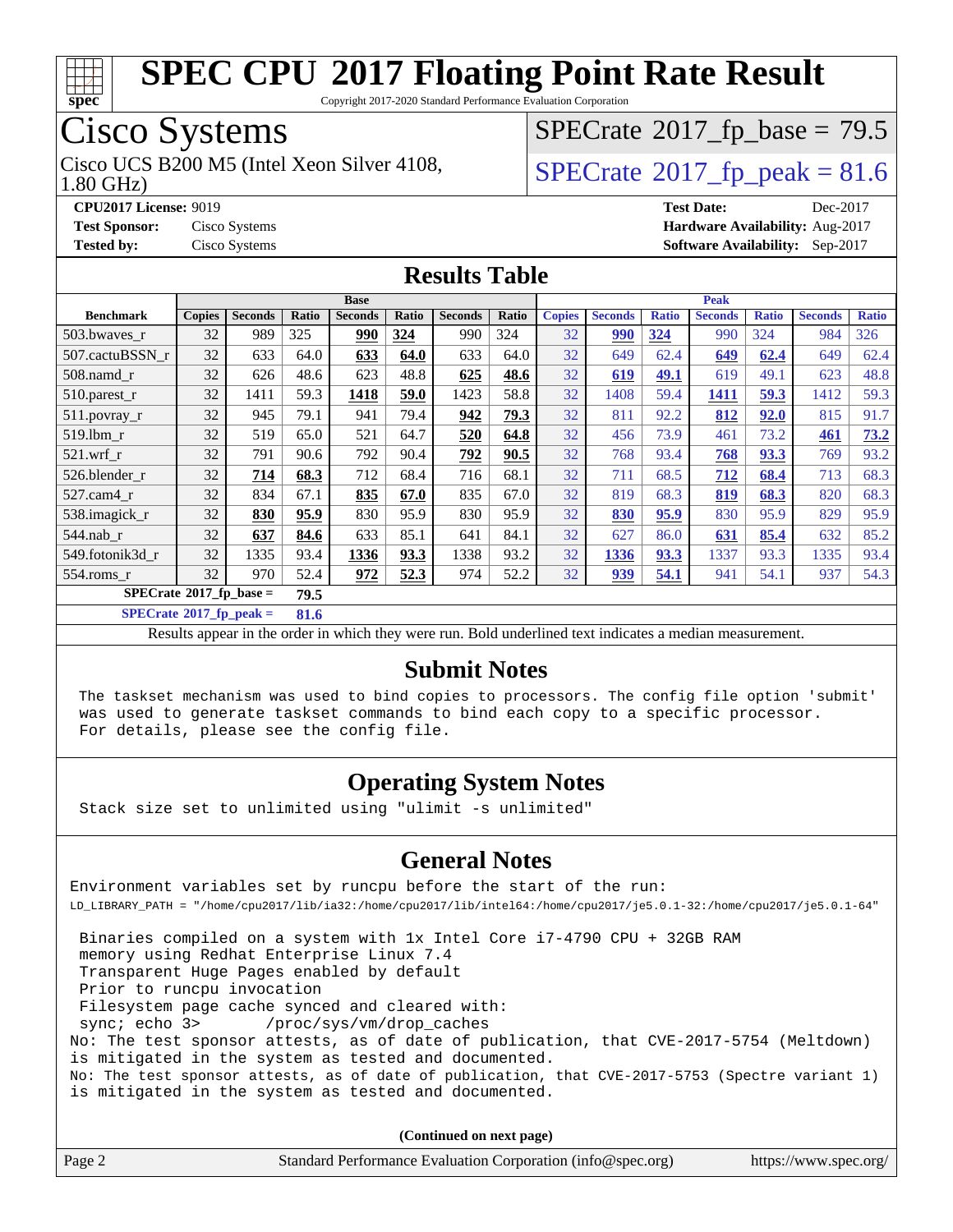

Copyright 2017-2020 Standard Performance Evaluation Corporation

# Cisco Systems

1.80 GHz) Cisco UCS B200 M5 (Intel Xeon Silver 4108,  $\vert$ [SPECrate](http://www.spec.org/auto/cpu2017/Docs/result-fields.html#SPECrate2017fppeak)®[2017\\_fp\\_peak = 8](http://www.spec.org/auto/cpu2017/Docs/result-fields.html#SPECrate2017fppeak)1.6

 $SPECTate@2017_fp\_base = 79.5$ 

**[Test Sponsor:](http://www.spec.org/auto/cpu2017/Docs/result-fields.html#TestSponsor)** Cisco Systems **[Hardware Availability:](http://www.spec.org/auto/cpu2017/Docs/result-fields.html#HardwareAvailability)** Aug-2017 **[Tested by:](http://www.spec.org/auto/cpu2017/Docs/result-fields.html#Testedby)** Cisco Systems **[Software Availability:](http://www.spec.org/auto/cpu2017/Docs/result-fields.html#SoftwareAvailability)** Sep-2017

**[CPU2017 License:](http://www.spec.org/auto/cpu2017/Docs/result-fields.html#CPU2017License)** 9019 **[Test Date:](http://www.spec.org/auto/cpu2017/Docs/result-fields.html#TestDate)** Dec-2017

#### **[General Notes \(Continued\)](http://www.spec.org/auto/cpu2017/Docs/result-fields.html#GeneralNotes)**

No: The test sponsor attests, as of date of publication, that CVE-2017-5715 (Spectre variant 2) is mitigated in the system as tested and documented.

This benchmark result is intended to provide perspective on past performance using the historical hardware and/or software described on this result page.

The system as described on this result page was formerly generally available. At the time of this publication, it may not be shipping, and/or may not be supported, and/or may fail to meet other tests of General Availability described in the SPEC OSG Policy document, <http://www.spec.org/osg/policy.html>

This measured result may not be representative of the result that would be measured were this benchmark run with hardware and software available as of the publication date.

#### **[Platform Notes](http://www.spec.org/auto/cpu2017/Docs/result-fields.html#PlatformNotes)**

BIOS Settings: Intel HyperThreading Technology set to Enabled CPU performance set to Enterprise Power Performance Tuning set to OS Controls SNC set to Enabled IMC Interleaving set to 1-way Interleave Patrol Scrub set to Disabled Sysinfo program /home/cpu2017/bin/sysinfo Rev: r5797 of 2017-06-14 96c45e4568ad54c135fd618bcc091c0f running on linux-djj4 Fri Dec 15 20:20:46 2017 SUT (System Under Test) info as seen by some common utilities. For more information on this section, see <https://www.spec.org/cpu2017/Docs/config.html#sysinfo> From /proc/cpuinfo model name : Intel(R) Xeon(R) Silver 4108 CPU @ 1.80GHz 2 "physical id"s (chips) 32 "processors" cores, siblings (Caution: counting these is hw and system dependent. The following excerpts from /proc/cpuinfo might not be reliable. Use with caution.) cpu cores : 8 siblings : 16 physical 0: cores 0 1 2 3 4 5 6 7 physical 1: cores 0 1 2 3 4 5 6 7

**(Continued on next page)**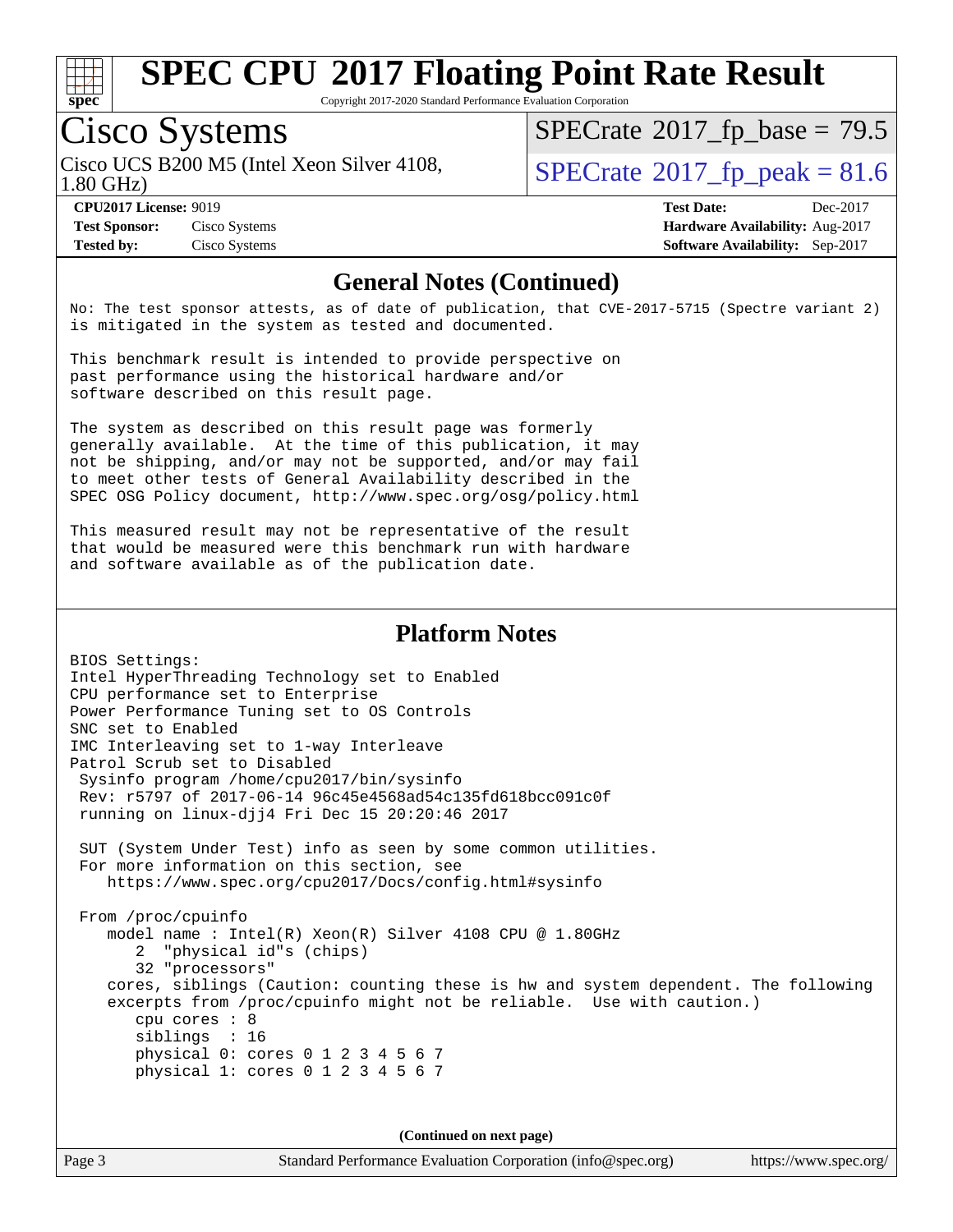

Copyright 2017-2020 Standard Performance Evaluation Corporation

# Cisco Systems

1.80 GHz) Cisco UCS B200 M5 (Intel Xeon Silver 4108,  $\overline{SPECrate}$  $\overline{SPECrate}$  $\overline{SPECrate}$ <sup>®</sup>[2017\\_fp\\_peak = 8](http://www.spec.org/auto/cpu2017/Docs/result-fields.html#SPECrate2017fppeak)1.6

 $SPECrate$ <sup>®</sup>[2017\\_fp\\_base =](http://www.spec.org/auto/cpu2017/Docs/result-fields.html#SPECrate2017fpbase) 79.5

**[CPU2017 License:](http://www.spec.org/auto/cpu2017/Docs/result-fields.html#CPU2017License)** 9019 **[Test Date:](http://www.spec.org/auto/cpu2017/Docs/result-fields.html#TestDate)** Dec-2017 **[Test Sponsor:](http://www.spec.org/auto/cpu2017/Docs/result-fields.html#TestSponsor)** Cisco Systems **[Hardware Availability:](http://www.spec.org/auto/cpu2017/Docs/result-fields.html#HardwareAvailability)** Aug-2017 **[Tested by:](http://www.spec.org/auto/cpu2017/Docs/result-fields.html#Testedby)** Cisco Systems **[Software Availability:](http://www.spec.org/auto/cpu2017/Docs/result-fields.html#SoftwareAvailability)** Sep-2017

#### **[Platform Notes \(Continued\)](http://www.spec.org/auto/cpu2017/Docs/result-fields.html#PlatformNotes)**

| From lscpu:                   |                                                                                                                                                                         |
|-------------------------------|-------------------------------------------------------------------------------------------------------------------------------------------------------------------------|
| Architecture:                 | x86 64                                                                                                                                                                  |
| $CPU$ op-mode( $s$ ):         | $32$ -bit, $64$ -bit                                                                                                                                                    |
| Byte Order:                   | Little Endian                                                                                                                                                           |
| CPU(s):                       | 32                                                                                                                                                                      |
| On-line $CPU(s)$ list:        | $0 - 31$                                                                                                                                                                |
| Thread(s) per core:           | 2                                                                                                                                                                       |
| Core(s) per socket:           | 8                                                                                                                                                                       |
| Socket(s):                    | 2                                                                                                                                                                       |
| NUMA $node(s):$               | 2                                                                                                                                                                       |
| Vendor ID:                    | GenuineIntel                                                                                                                                                            |
| CPU family:                   | 6                                                                                                                                                                       |
| Model:                        | 85                                                                                                                                                                      |
| Model name:                   | Intel(R) Xeon(R) Silver 4108 CPU @ 1.80GHz                                                                                                                              |
| Stepping:                     | 4                                                                                                                                                                       |
| CPU MHz:                      | 1886.107                                                                                                                                                                |
| $CPU$ max $MHz$ :             | 3000.0000                                                                                                                                                               |
| CPU min MHz:                  | 800.0000                                                                                                                                                                |
| BogoMIPS:                     | 3599.99                                                                                                                                                                 |
| Virtualization:               | $VT - x$                                                                                                                                                                |
| L1d cache:                    | 32K                                                                                                                                                                     |
| Lli cache:                    | 32K                                                                                                                                                                     |
| L2 cache:                     | 1024K                                                                                                                                                                   |
| $L3$ cache:                   | 11264K                                                                                                                                                                  |
| NUMA $node0$ $CPU(s):$        | 0-7,16-23                                                                                                                                                               |
| NUMA $node1$ $CPU(s):$        | $8 - 15, 24 - 31$                                                                                                                                                       |
| Flags:                        | fpu vme de pse tsc msr pae mce cx8 apic sep mtrr pge mca cmov                                                                                                           |
|                               | pat pse36 clflush dts acpi mmx fxsr sse sse2 ss ht tm pbe syscall nx pdpelgb rdtscp                                                                                     |
|                               | lm constant_tsc art arch_perfmon pebs bts rep_good nopl xtopology nonstop_tsc                                                                                           |
|                               | aperfmperf eagerfpu pni pclmulqdq dtes64 monitor ds_cpl vmx smx est tm2 ssse3 sdbg                                                                                      |
|                               | fma cx16 xtpr pdcm pcid dca sse4_1 sse4_2 x2apic movbe popcnt tsc_deadline_timer aes<br>xsave avx f16c rdrand lahf_lm abm 3dnowprefetch ida arat epb pln pts dtherm hwp |
|                               |                                                                                                                                                                         |
|                               | hwp_act_window hwp_epp hwp_pkg_req intel_pt tpr_shadow vnmi flexpriority ept vpid<br>fsgsbase tsc_adjust bmil hle avx2 smep bmi2 erms invpcid rtm cqm mpx avx512f       |
|                               |                                                                                                                                                                         |
| xgetbv1 cqm_llc cqm_occup_llc | avx512dq rdseed adx smap clflushopt clwb avx512cd avx512bw avx512vl xsaveopt xsavec                                                                                     |
|                               |                                                                                                                                                                         |
| /proc/cpuinfo cache data      |                                                                                                                                                                         |
| cache size : 11264 KB         |                                                                                                                                                                         |
|                               |                                                                                                                                                                         |
| From numactl --hardware       | WARNING: a numactl 'node' might or might not correspond to a                                                                                                            |
| physical chip.                |                                                                                                                                                                         |
| $available: 2 nodes (0-1)$    |                                                                                                                                                                         |
|                               | node 0 cpus: 0 1 2 3 4 5 6 7 16 17 18 19 20 21 22 23                                                                                                                    |
| node 0 size: 191913 MB        |                                                                                                                                                                         |
| node 0 free: 191288 MB        |                                                                                                                                                                         |
|                               | node 1 cpus: 8 9 10 11 12 13 14 15 24 25 26 27 28 29 30 31                                                                                                              |
|                               |                                                                                                                                                                         |
|                               | (Continued on next page)                                                                                                                                                |
|                               |                                                                                                                                                                         |

Page 4 Standard Performance Evaluation Corporation [\(info@spec.org\)](mailto:info@spec.org) <https://www.spec.org/>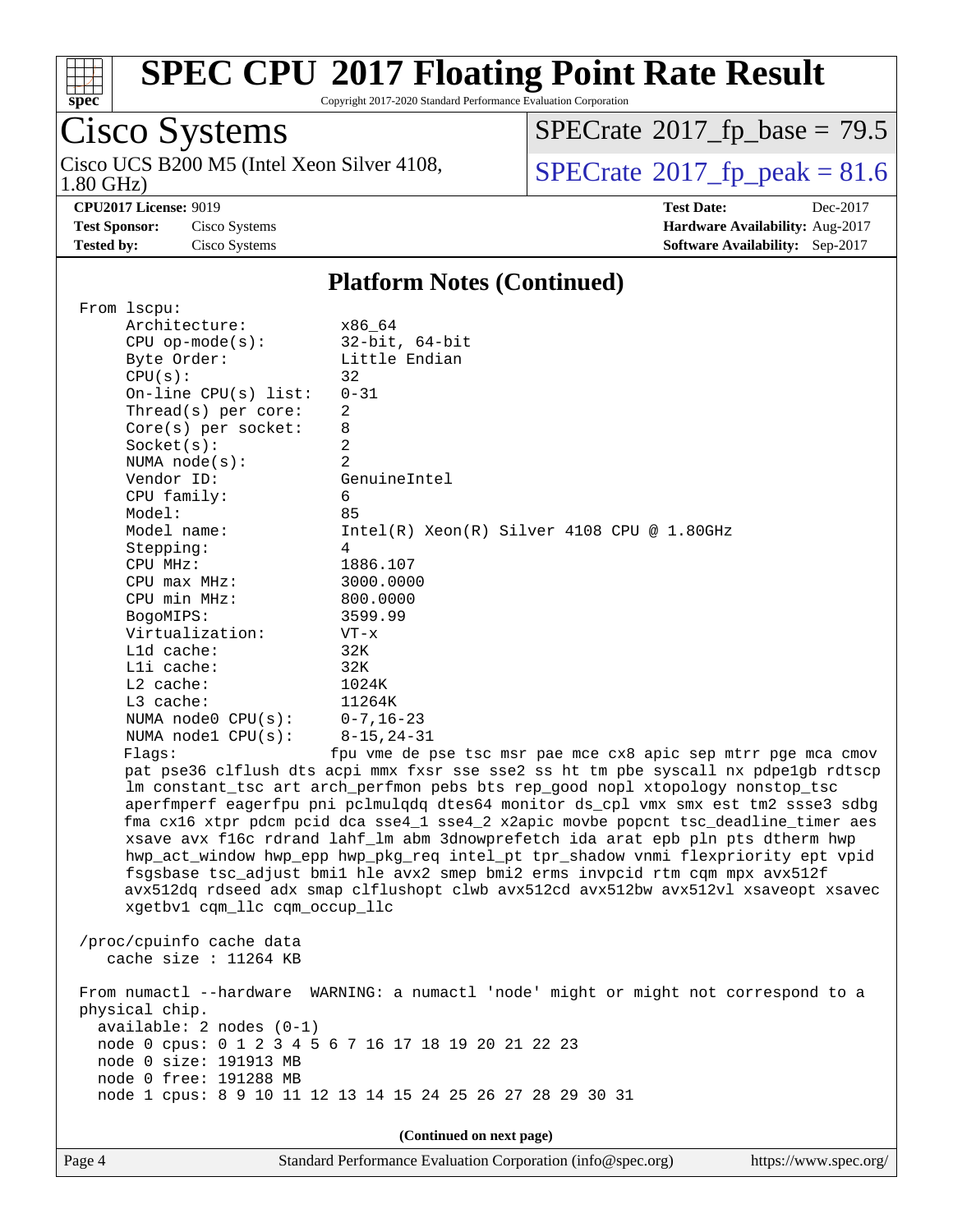

Copyright 2017-2020 Standard Performance Evaluation Corporation

## Cisco Systems

1.80 GHz) Cisco UCS B200 M5 (Intel Xeon Silver 4108,  $\vert$ [SPECrate](http://www.spec.org/auto/cpu2017/Docs/result-fields.html#SPECrate2017fppeak)®[2017\\_fp\\_peak = 8](http://www.spec.org/auto/cpu2017/Docs/result-fields.html#SPECrate2017fppeak)1.6

 $SPECTate@2017_fp\_base = 79.5$ 

**[CPU2017 License:](http://www.spec.org/auto/cpu2017/Docs/result-fields.html#CPU2017License)** 9019 **[Test Date:](http://www.spec.org/auto/cpu2017/Docs/result-fields.html#TestDate)** Dec-2017 **[Test Sponsor:](http://www.spec.org/auto/cpu2017/Docs/result-fields.html#TestSponsor)** Cisco Systems **[Hardware Availability:](http://www.spec.org/auto/cpu2017/Docs/result-fields.html#HardwareAvailability)** Aug-2017 **[Tested by:](http://www.spec.org/auto/cpu2017/Docs/result-fields.html#Testedby)** Cisco Systems **[Software Availability:](http://www.spec.org/auto/cpu2017/Docs/result-fields.html#SoftwareAvailability)** Sep-2017

#### **[Platform Notes \(Continued\)](http://www.spec.org/auto/cpu2017/Docs/result-fields.html#PlatformNotes)**

 node 1 size: 193504 MB node 1 free: 192792 MB node distances: node 0 1 0: 10 21 1: 21 10 From /proc/meminfo MemTotal: 394667540 kB HugePages\_Total: 0 Hugepagesize: 2048 kB From /etc/\*release\* /etc/\*version\* SuSE-release: SUSE Linux Enterprise Server 12 (x86\_64) VERSION = 12 PATCHLEVEL = 2 # This file is deprecated and will be removed in a future service pack or release. # Please check /etc/os-release for details about this release. os-release: NAME="SLES" VERSION="12-SP2" VERSION\_ID="12.2" PRETTY\_NAME="SUSE Linux Enterprise Server 12 SP2" ID="sles" ANSI\_COLOR="0;32" CPE\_NAME="cpe:/o:suse:sles:12:sp2" uname -a: Linux linux-djj4 4.4.21-69-default #1 SMP Tue Oct 25 10:58:20 UTC 2016 (9464f67) x86\_64 x86\_64 x86\_64 GNU/Linux run-level 3 Jan 2 13:41 SPEC is set to: /home/cpu2017 Filesystem Type Size Used Avail Use% Mounted on /dev/sda1 xfs 559G 125G 434G 23% / Additional information from dmidecode follows. WARNING: Use caution when you interpret this section. The 'dmidecode' program reads system data which is "intended to allow hardware to be accurately determined", but the intent may not be met, as there are frequent changes to hardware, firmware, and the "DMTF SMBIOS" standard. BIOS Cisco Systems, Inc. B200M5.3.2.1d.5.0727171353 07/27/2017 Memory: 24x 0xCE00 M393A2G40EB2-CTD 16 GB 2 rank 2666, configured at 2400 (End of data from sysinfo program)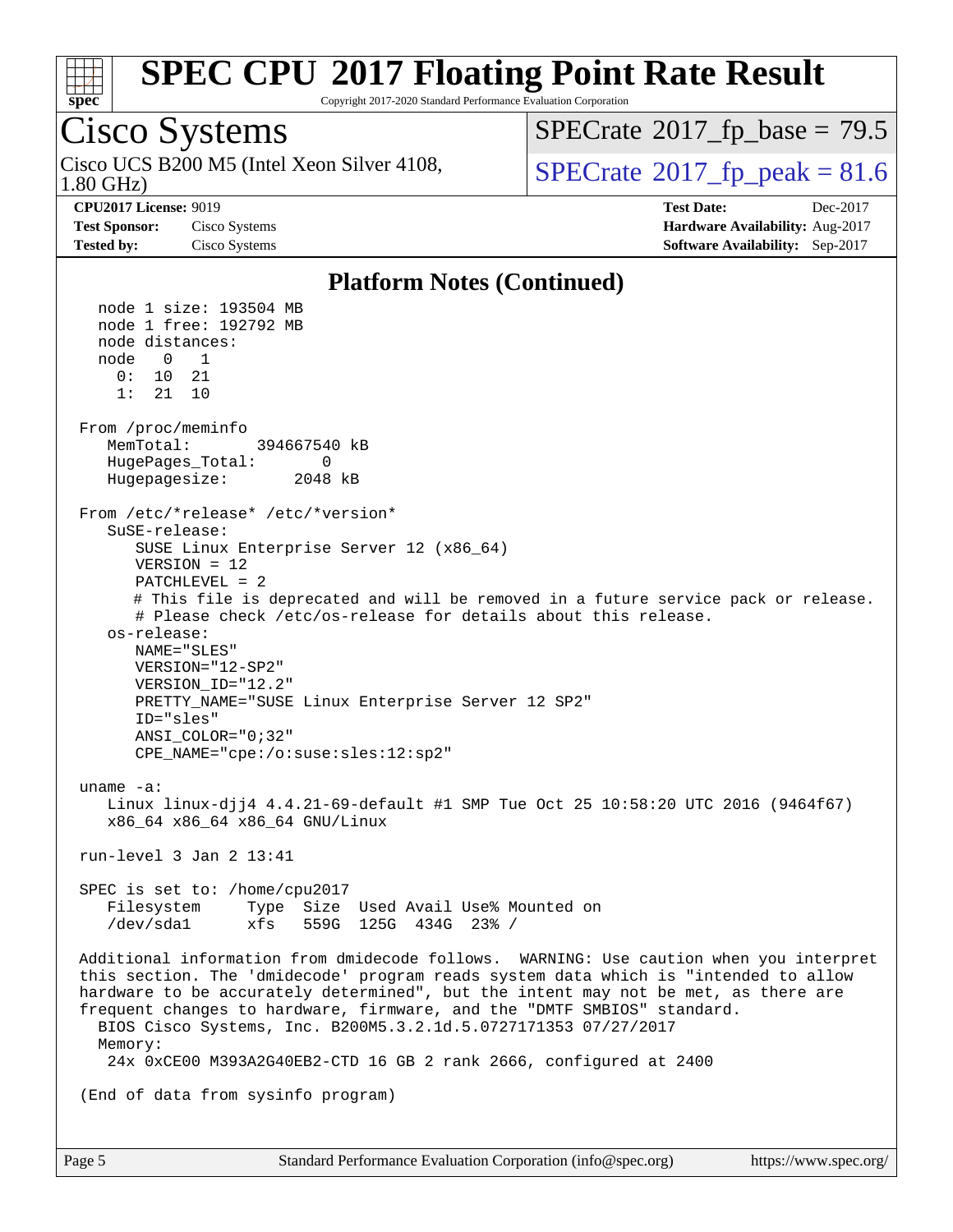

Copyright 2017-2020 Standard Performance Evaluation Corporation

# Cisco Systems

1.80 GHz) Cisco UCS B200 M5 (Intel Xeon Silver 4108,  $\overline{SPECrate}$  $\overline{SPECrate}$  $\overline{SPECrate}$ <sup>®</sup>[2017\\_fp\\_peak = 8](http://www.spec.org/auto/cpu2017/Docs/result-fields.html#SPECrate2017fppeak)1.6

 $SPECrate$ <sup>®</sup>[2017\\_fp\\_base =](http://www.spec.org/auto/cpu2017/Docs/result-fields.html#SPECrate2017fpbase) 79.5

**[CPU2017 License:](http://www.spec.org/auto/cpu2017/Docs/result-fields.html#CPU2017License)** 9019 **[Test Date:](http://www.spec.org/auto/cpu2017/Docs/result-fields.html#TestDate)** Dec-2017 **[Test Sponsor:](http://www.spec.org/auto/cpu2017/Docs/result-fields.html#TestSponsor)** Cisco Systems **[Hardware Availability:](http://www.spec.org/auto/cpu2017/Docs/result-fields.html#HardwareAvailability)** Aug-2017 **[Tested by:](http://www.spec.org/auto/cpu2017/Docs/result-fields.html#Testedby)** Cisco Systems **[Software Availability:](http://www.spec.org/auto/cpu2017/Docs/result-fields.html#SoftwareAvailability)** Sep-2017

#### **[Compiler Version Notes](http://www.spec.org/auto/cpu2017/Docs/result-fields.html#CompilerVersionNotes)**

| C                                                       | 519.1bm_r(base, peak) 538.imagick_r(base, peak)<br>544.nab_r(base, peak)                                                           |                       |
|---------------------------------------------------------|------------------------------------------------------------------------------------------------------------------------------------|-----------------------|
| icc (ICC) 18.0.0 20170811                               | Copyright (C) 1985-2017 Intel Corporation. All rights reserved.                                                                    |                       |
| $C++$                                                   | 508.namd_r(base, peak) 510.parest_r(base, peak)                                                                                    |                       |
| icpc (ICC) 18.0.0 20170811                              | Copyright (C) 1985-2017 Intel Corporation. All rights reserved.<br>___________________                                             |                       |
|                                                         | C++, C $ $ 511.povray_r(base, peak) 526.blender_r(base, peak)                                                                      |                       |
| icpc (ICC) 18.0.0 20170811<br>icc (ICC) 18.0.0 20170811 | Copyright (C) 1985-2017 Intel Corporation. All rights reserved.<br>Copyright (C) 1985-2017 Intel Corporation. All rights reserved. |                       |
|                                                         | C++, C, Fortran   507.cactuBSSN_r(base, peak)                                                                                      |                       |
| icpc (ICC) 18.0.0 20170811<br>icc (ICC) 18.0.0 20170811 | Copyright (C) 1985-2017 Intel Corporation. All rights reserved.<br>Copyright (C) 1985-2017 Intel Corporation. All rights reserved. |                       |
| ifort (IFORT) 18.0.0 20170811                           | Copyright (C) 1985-2017 Intel Corporation. All rights reserved.                                                                    |                       |
| Fortran                                                 | 503.bwaves_r(base, peak) 549.fotonik3d_r(base, peak)<br>554.roms_r(base, peak)                                                     |                       |
| ifort (IFORT) 18.0.0 20170811                           | Copyright (C) 1985-2017 Intel Corporation. All rights reserved.                                                                    |                       |
| Fortran, C                                              | 521.wrf_r(base, peak) 527.cam4_r(base, peak)                                                                                       |                       |
| ifort (IFORT) 18.0.0 20170811                           |                                                                                                                                    |                       |
| Page 6                                                  | (Continued on next page)<br>Standard Performance Evaluation Corporation (info@spec.org)                                            | https://www.spec.org/ |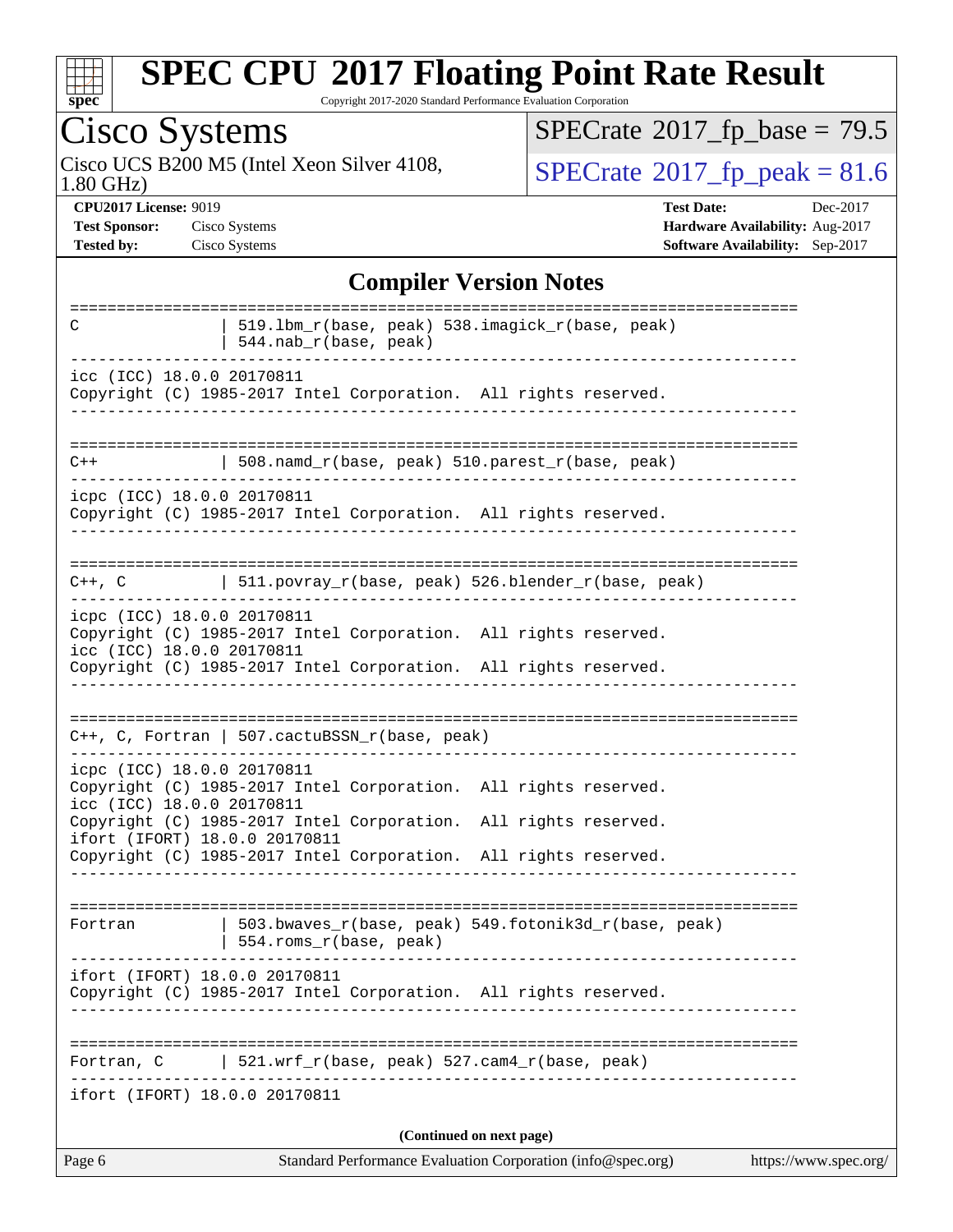

Copyright 2017-2020 Standard Performance Evaluation Corporation

### Cisco Systems

Cisco UCS B200 M5 (Intel Xeon Silver 4108,  $\vert$ [SPECrate](http://www.spec.org/auto/cpu2017/Docs/result-fields.html#SPECrate2017fppeak)®[2017\\_fp\\_peak = 8](http://www.spec.org/auto/cpu2017/Docs/result-fields.html#SPECrate2017fppeak)1.6

 $SPECTate@2017_fp\_base = 79.5$ 

1.80 GHz)

**[Tested by:](http://www.spec.org/auto/cpu2017/Docs/result-fields.html#Testedby)** Cisco Systems **[Software Availability:](http://www.spec.org/auto/cpu2017/Docs/result-fields.html#SoftwareAvailability)** Sep-2017

**[CPU2017 License:](http://www.spec.org/auto/cpu2017/Docs/result-fields.html#CPU2017License)** 9019 **[Test Date:](http://www.spec.org/auto/cpu2017/Docs/result-fields.html#TestDate)** Dec-2017 **[Test Sponsor:](http://www.spec.org/auto/cpu2017/Docs/result-fields.html#TestSponsor)** Cisco Systems **[Hardware Availability:](http://www.spec.org/auto/cpu2017/Docs/result-fields.html#HardwareAvailability)** Aug-2017

### **[Compiler Version Notes \(Continued\)](http://www.spec.org/auto/cpu2017/Docs/result-fields.html#CompilerVersionNotes)**

Copyright (C) 1985-2017 Intel Corporation. All rights reserved. icc (ICC) 18.0.0 20170811 Copyright (C) 1985-2017 Intel Corporation. All rights reserved. ------------------------------------------------------------------------------

### **[Base Compiler Invocation](http://www.spec.org/auto/cpu2017/Docs/result-fields.html#BaseCompilerInvocation)**

[C benchmarks](http://www.spec.org/auto/cpu2017/Docs/result-fields.html#Cbenchmarks):

[icc](http://www.spec.org/cpu2017/results/res2018q1/cpu2017-20171225-02052.flags.html#user_CCbase_intel_icc_18.0_66fc1ee009f7361af1fbd72ca7dcefbb700085f36577c54f309893dd4ec40d12360134090235512931783d35fd58c0460139e722d5067c5574d8eaf2b3e37e92)

[C++ benchmarks:](http://www.spec.org/auto/cpu2017/Docs/result-fields.html#CXXbenchmarks) [icpc](http://www.spec.org/cpu2017/results/res2018q1/cpu2017-20171225-02052.flags.html#user_CXXbase_intel_icpc_18.0_c510b6838c7f56d33e37e94d029a35b4a7bccf4766a728ee175e80a419847e808290a9b78be685c44ab727ea267ec2f070ec5dc83b407c0218cded6866a35d07)

[Fortran benchmarks](http://www.spec.org/auto/cpu2017/Docs/result-fields.html#Fortranbenchmarks): [ifort](http://www.spec.org/cpu2017/results/res2018q1/cpu2017-20171225-02052.flags.html#user_FCbase_intel_ifort_18.0_8111460550e3ca792625aed983ce982f94888b8b503583aa7ba2b8303487b4d8a21a13e7191a45c5fd58ff318f48f9492884d4413fa793fd88dd292cad7027ca)

[Benchmarks using both Fortran and C](http://www.spec.org/auto/cpu2017/Docs/result-fields.html#BenchmarksusingbothFortranandC): [ifort](http://www.spec.org/cpu2017/results/res2018q1/cpu2017-20171225-02052.flags.html#user_CC_FCbase_intel_ifort_18.0_8111460550e3ca792625aed983ce982f94888b8b503583aa7ba2b8303487b4d8a21a13e7191a45c5fd58ff318f48f9492884d4413fa793fd88dd292cad7027ca) [icc](http://www.spec.org/cpu2017/results/res2018q1/cpu2017-20171225-02052.flags.html#user_CC_FCbase_intel_icc_18.0_66fc1ee009f7361af1fbd72ca7dcefbb700085f36577c54f309893dd4ec40d12360134090235512931783d35fd58c0460139e722d5067c5574d8eaf2b3e37e92)

[Benchmarks using both C and C++](http://www.spec.org/auto/cpu2017/Docs/result-fields.html#BenchmarksusingbothCandCXX): [icpc](http://www.spec.org/cpu2017/results/res2018q1/cpu2017-20171225-02052.flags.html#user_CC_CXXbase_intel_icpc_18.0_c510b6838c7f56d33e37e94d029a35b4a7bccf4766a728ee175e80a419847e808290a9b78be685c44ab727ea267ec2f070ec5dc83b407c0218cded6866a35d07) [icc](http://www.spec.org/cpu2017/results/res2018q1/cpu2017-20171225-02052.flags.html#user_CC_CXXbase_intel_icc_18.0_66fc1ee009f7361af1fbd72ca7dcefbb700085f36577c54f309893dd4ec40d12360134090235512931783d35fd58c0460139e722d5067c5574d8eaf2b3e37e92)

[Benchmarks using Fortran, C, and C++:](http://www.spec.org/auto/cpu2017/Docs/result-fields.html#BenchmarksusingFortranCandCXX) [icpc](http://www.spec.org/cpu2017/results/res2018q1/cpu2017-20171225-02052.flags.html#user_CC_CXX_FCbase_intel_icpc_18.0_c510b6838c7f56d33e37e94d029a35b4a7bccf4766a728ee175e80a419847e808290a9b78be685c44ab727ea267ec2f070ec5dc83b407c0218cded6866a35d07) [icc](http://www.spec.org/cpu2017/results/res2018q1/cpu2017-20171225-02052.flags.html#user_CC_CXX_FCbase_intel_icc_18.0_66fc1ee009f7361af1fbd72ca7dcefbb700085f36577c54f309893dd4ec40d12360134090235512931783d35fd58c0460139e722d5067c5574d8eaf2b3e37e92) [ifort](http://www.spec.org/cpu2017/results/res2018q1/cpu2017-20171225-02052.flags.html#user_CC_CXX_FCbase_intel_ifort_18.0_8111460550e3ca792625aed983ce982f94888b8b503583aa7ba2b8303487b4d8a21a13e7191a45c5fd58ff318f48f9492884d4413fa793fd88dd292cad7027ca)

### **[Base Portability Flags](http://www.spec.org/auto/cpu2017/Docs/result-fields.html#BasePortabilityFlags)**

 503.bwaves\_r: [-DSPEC\\_LP64](http://www.spec.org/cpu2017/results/res2018q1/cpu2017-20171225-02052.flags.html#suite_basePORTABILITY503_bwaves_r_DSPEC_LP64) 507.cactuBSSN\_r: [-DSPEC\\_LP64](http://www.spec.org/cpu2017/results/res2018q1/cpu2017-20171225-02052.flags.html#suite_basePORTABILITY507_cactuBSSN_r_DSPEC_LP64) 508.namd\_r: [-DSPEC\\_LP64](http://www.spec.org/cpu2017/results/res2018q1/cpu2017-20171225-02052.flags.html#suite_basePORTABILITY508_namd_r_DSPEC_LP64) 510.parest\_r: [-DSPEC\\_LP64](http://www.spec.org/cpu2017/results/res2018q1/cpu2017-20171225-02052.flags.html#suite_basePORTABILITY510_parest_r_DSPEC_LP64) 511.povray\_r: [-DSPEC\\_LP64](http://www.spec.org/cpu2017/results/res2018q1/cpu2017-20171225-02052.flags.html#suite_basePORTABILITY511_povray_r_DSPEC_LP64) 519.lbm\_r: [-DSPEC\\_LP64](http://www.spec.org/cpu2017/results/res2018q1/cpu2017-20171225-02052.flags.html#suite_basePORTABILITY519_lbm_r_DSPEC_LP64) 521.wrf\_r: [-DSPEC\\_LP64](http://www.spec.org/cpu2017/results/res2018q1/cpu2017-20171225-02052.flags.html#suite_basePORTABILITY521_wrf_r_DSPEC_LP64) [-DSPEC\\_CASE\\_FLAG](http://www.spec.org/cpu2017/results/res2018q1/cpu2017-20171225-02052.flags.html#b521.wrf_r_baseCPORTABILITY_DSPEC_CASE_FLAG) [-convert big\\_endian](http://www.spec.org/cpu2017/results/res2018q1/cpu2017-20171225-02052.flags.html#user_baseFPORTABILITY521_wrf_r_convert_big_endian_c3194028bc08c63ac5d04de18c48ce6d347e4e562e8892b8bdbdc0214820426deb8554edfa529a3fb25a586e65a3d812c835984020483e7e73212c4d31a38223) 526.blender\_r: [-DSPEC\\_LP64](http://www.spec.org/cpu2017/results/res2018q1/cpu2017-20171225-02052.flags.html#suite_basePORTABILITY526_blender_r_DSPEC_LP64) [-DSPEC\\_LINUX](http://www.spec.org/cpu2017/results/res2018q1/cpu2017-20171225-02052.flags.html#b526.blender_r_baseCPORTABILITY_DSPEC_LINUX) [-funsigned-char](http://www.spec.org/cpu2017/results/res2018q1/cpu2017-20171225-02052.flags.html#user_baseCPORTABILITY526_blender_r_force_uchar_40c60f00ab013830e2dd6774aeded3ff59883ba5a1fc5fc14077f794d777847726e2a5858cbc7672e36e1b067e7e5c1d9a74f7176df07886a243d7cc18edfe67) 527.cam4\_r: [-DSPEC\\_LP64](http://www.spec.org/cpu2017/results/res2018q1/cpu2017-20171225-02052.flags.html#suite_basePORTABILITY527_cam4_r_DSPEC_LP64) [-DSPEC\\_CASE\\_FLAG](http://www.spec.org/cpu2017/results/res2018q1/cpu2017-20171225-02052.flags.html#b527.cam4_r_baseCPORTABILITY_DSPEC_CASE_FLAG) 538.imagick\_r: [-DSPEC\\_LP64](http://www.spec.org/cpu2017/results/res2018q1/cpu2017-20171225-02052.flags.html#suite_basePORTABILITY538_imagick_r_DSPEC_LP64) 544.nab\_r: [-DSPEC\\_LP64](http://www.spec.org/cpu2017/results/res2018q1/cpu2017-20171225-02052.flags.html#suite_basePORTABILITY544_nab_r_DSPEC_LP64) 549.fotonik3d\_r: [-DSPEC\\_LP64](http://www.spec.org/cpu2017/results/res2018q1/cpu2017-20171225-02052.flags.html#suite_basePORTABILITY549_fotonik3d_r_DSPEC_LP64) 554.roms\_r: [-DSPEC\\_LP64](http://www.spec.org/cpu2017/results/res2018q1/cpu2017-20171225-02052.flags.html#suite_basePORTABILITY554_roms_r_DSPEC_LP64)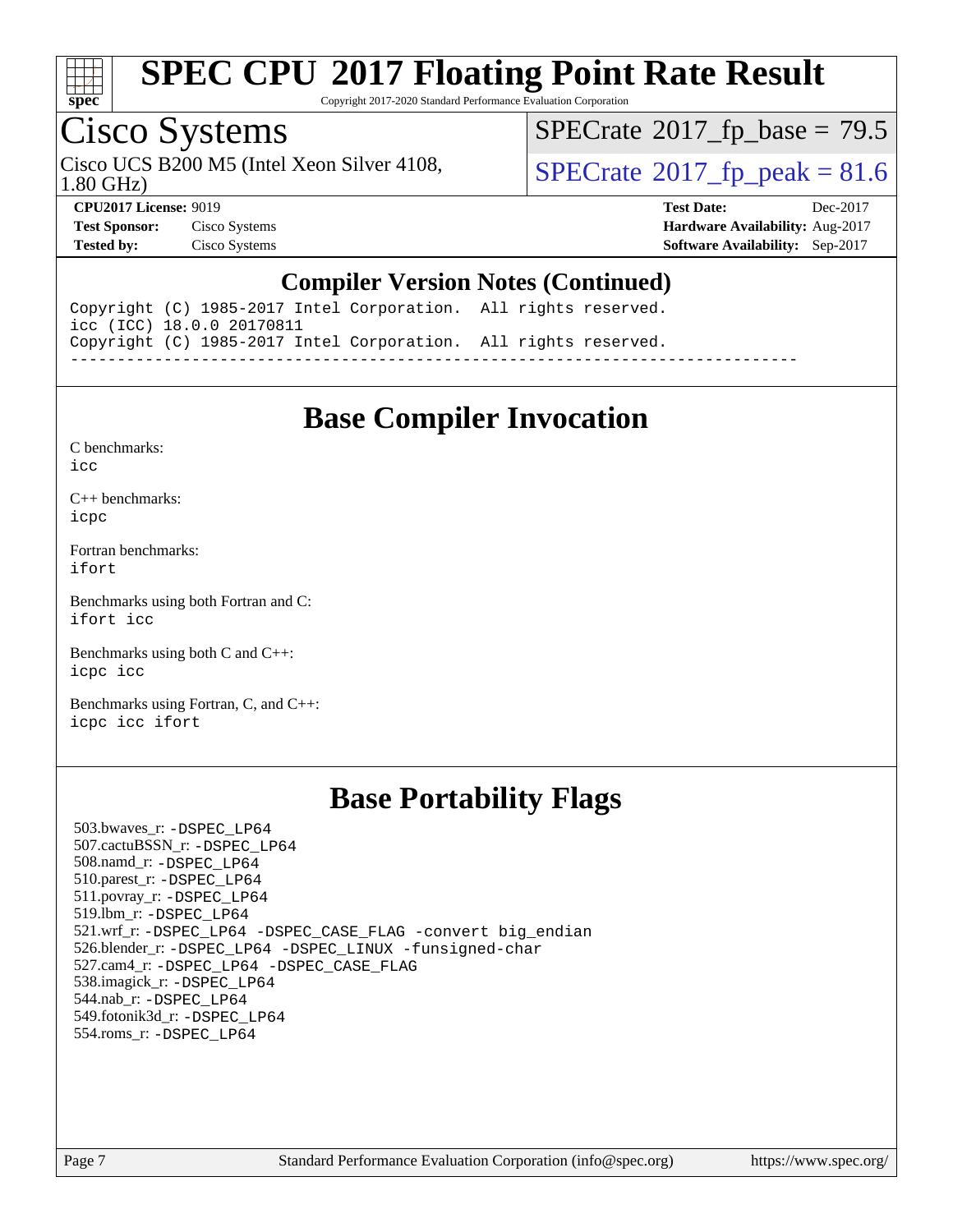

Copyright 2017-2020 Standard Performance Evaluation Corporation

## Cisco Systems

1.80 GHz) Cisco UCS B200 M5 (Intel Xeon Silver 4108,  $\vert$ [SPECrate](http://www.spec.org/auto/cpu2017/Docs/result-fields.html#SPECrate2017fppeak)®[2017\\_fp\\_peak = 8](http://www.spec.org/auto/cpu2017/Docs/result-fields.html#SPECrate2017fppeak)1.6

 $SPECTate@2017_fp\_base = 79.5$ 

**[CPU2017 License:](http://www.spec.org/auto/cpu2017/Docs/result-fields.html#CPU2017License)** 9019 **[Test Date:](http://www.spec.org/auto/cpu2017/Docs/result-fields.html#TestDate)** Dec-2017 **[Test Sponsor:](http://www.spec.org/auto/cpu2017/Docs/result-fields.html#TestSponsor)** Cisco Systems **[Hardware Availability:](http://www.spec.org/auto/cpu2017/Docs/result-fields.html#HardwareAvailability)** Aug-2017 **[Tested by:](http://www.spec.org/auto/cpu2017/Docs/result-fields.html#Testedby)** Cisco Systems **[Software Availability:](http://www.spec.org/auto/cpu2017/Docs/result-fields.html#SoftwareAvailability)** Sep-2017

### **[Base Optimization Flags](http://www.spec.org/auto/cpu2017/Docs/result-fields.html#BaseOptimizationFlags)**

#### [C benchmarks:](http://www.spec.org/auto/cpu2017/Docs/result-fields.html#Cbenchmarks)

[-xCORE-AVX2](http://www.spec.org/cpu2017/results/res2018q1/cpu2017-20171225-02052.flags.html#user_CCbase_f-xCORE-AVX2) [-ipo](http://www.spec.org/cpu2017/results/res2018q1/cpu2017-20171225-02052.flags.html#user_CCbase_f-ipo) [-O3](http://www.spec.org/cpu2017/results/res2018q1/cpu2017-20171225-02052.flags.html#user_CCbase_f-O3) [-no-prec-div](http://www.spec.org/cpu2017/results/res2018q1/cpu2017-20171225-02052.flags.html#user_CCbase_f-no-prec-div) [-qopt-prefetch](http://www.spec.org/cpu2017/results/res2018q1/cpu2017-20171225-02052.flags.html#user_CCbase_f-qopt-prefetch) [-ffinite-math-only](http://www.spec.org/cpu2017/results/res2018q1/cpu2017-20171225-02052.flags.html#user_CCbase_f_finite_math_only_cb91587bd2077682c4b38af759c288ed7c732db004271a9512da14a4f8007909a5f1427ecbf1a0fb78ff2a814402c6114ac565ca162485bbcae155b5e4258871) [-qopt-mem-layout-trans=3](http://www.spec.org/cpu2017/results/res2018q1/cpu2017-20171225-02052.flags.html#user_CCbase_f-qopt-mem-layout-trans_de80db37974c74b1f0e20d883f0b675c88c3b01e9d123adea9b28688d64333345fb62bc4a798493513fdb68f60282f9a726aa07f478b2f7113531aecce732043) [C++ benchmarks](http://www.spec.org/auto/cpu2017/Docs/result-fields.html#CXXbenchmarks): [-xCORE-AVX2](http://www.spec.org/cpu2017/results/res2018q1/cpu2017-20171225-02052.flags.html#user_CXXbase_f-xCORE-AVX2) [-ipo](http://www.spec.org/cpu2017/results/res2018q1/cpu2017-20171225-02052.flags.html#user_CXXbase_f-ipo) [-O3](http://www.spec.org/cpu2017/results/res2018q1/cpu2017-20171225-02052.flags.html#user_CXXbase_f-O3) [-no-prec-div](http://www.spec.org/cpu2017/results/res2018q1/cpu2017-20171225-02052.flags.html#user_CXXbase_f-no-prec-div) [-qopt-prefetch](http://www.spec.org/cpu2017/results/res2018q1/cpu2017-20171225-02052.flags.html#user_CXXbase_f-qopt-prefetch) [-ffinite-math-only](http://www.spec.org/cpu2017/results/res2018q1/cpu2017-20171225-02052.flags.html#user_CXXbase_f_finite_math_only_cb91587bd2077682c4b38af759c288ed7c732db004271a9512da14a4f8007909a5f1427ecbf1a0fb78ff2a814402c6114ac565ca162485bbcae155b5e4258871) [-qopt-mem-layout-trans=3](http://www.spec.org/cpu2017/results/res2018q1/cpu2017-20171225-02052.flags.html#user_CXXbase_f-qopt-mem-layout-trans_de80db37974c74b1f0e20d883f0b675c88c3b01e9d123adea9b28688d64333345fb62bc4a798493513fdb68f60282f9a726aa07f478b2f7113531aecce732043) [Fortran benchmarks:](http://www.spec.org/auto/cpu2017/Docs/result-fields.html#Fortranbenchmarks) [-xCORE-AVX2](http://www.spec.org/cpu2017/results/res2018q1/cpu2017-20171225-02052.flags.html#user_FCbase_f-xCORE-AVX2) [-ipo](http://www.spec.org/cpu2017/results/res2018q1/cpu2017-20171225-02052.flags.html#user_FCbase_f-ipo) [-O3](http://www.spec.org/cpu2017/results/res2018q1/cpu2017-20171225-02052.flags.html#user_FCbase_f-O3) [-no-prec-div](http://www.spec.org/cpu2017/results/res2018q1/cpu2017-20171225-02052.flags.html#user_FCbase_f-no-prec-div) [-qopt-prefetch](http://www.spec.org/cpu2017/results/res2018q1/cpu2017-20171225-02052.flags.html#user_FCbase_f-qopt-prefetch) [-ffinite-math-only](http://www.spec.org/cpu2017/results/res2018q1/cpu2017-20171225-02052.flags.html#user_FCbase_f_finite_math_only_cb91587bd2077682c4b38af759c288ed7c732db004271a9512da14a4f8007909a5f1427ecbf1a0fb78ff2a814402c6114ac565ca162485bbcae155b5e4258871) [-qopt-mem-layout-trans=3](http://www.spec.org/cpu2017/results/res2018q1/cpu2017-20171225-02052.flags.html#user_FCbase_f-qopt-mem-layout-trans_de80db37974c74b1f0e20d883f0b675c88c3b01e9d123adea9b28688d64333345fb62bc4a798493513fdb68f60282f9a726aa07f478b2f7113531aecce732043) [-nostandard-realloc-lhs](http://www.spec.org/cpu2017/results/res2018q1/cpu2017-20171225-02052.flags.html#user_FCbase_f_2003_std_realloc_82b4557e90729c0f113870c07e44d33d6f5a304b4f63d4c15d2d0f1fab99f5daaed73bdb9275d9ae411527f28b936061aa8b9c8f2d63842963b95c9dd6426b8a) [-align array32byte](http://www.spec.org/cpu2017/results/res2018q1/cpu2017-20171225-02052.flags.html#user_FCbase_align_array32byte_b982fe038af199962ba9a80c053b8342c548c85b40b8e86eb3cc33dee0d7986a4af373ac2d51c3f7cf710a18d62fdce2948f201cd044323541f22fc0fffc51b6) [Benchmarks using both Fortran and C:](http://www.spec.org/auto/cpu2017/Docs/result-fields.html#BenchmarksusingbothFortranandC) [-xCORE-AVX2](http://www.spec.org/cpu2017/results/res2018q1/cpu2017-20171225-02052.flags.html#user_CC_FCbase_f-xCORE-AVX2) [-ipo](http://www.spec.org/cpu2017/results/res2018q1/cpu2017-20171225-02052.flags.html#user_CC_FCbase_f-ipo) [-O3](http://www.spec.org/cpu2017/results/res2018q1/cpu2017-20171225-02052.flags.html#user_CC_FCbase_f-O3) [-no-prec-div](http://www.spec.org/cpu2017/results/res2018q1/cpu2017-20171225-02052.flags.html#user_CC_FCbase_f-no-prec-div) [-qopt-prefetch](http://www.spec.org/cpu2017/results/res2018q1/cpu2017-20171225-02052.flags.html#user_CC_FCbase_f-qopt-prefetch) [-ffinite-math-only](http://www.spec.org/cpu2017/results/res2018q1/cpu2017-20171225-02052.flags.html#user_CC_FCbase_f_finite_math_only_cb91587bd2077682c4b38af759c288ed7c732db004271a9512da14a4f8007909a5f1427ecbf1a0fb78ff2a814402c6114ac565ca162485bbcae155b5e4258871) [-qopt-mem-layout-trans=3](http://www.spec.org/cpu2017/results/res2018q1/cpu2017-20171225-02052.flags.html#user_CC_FCbase_f-qopt-mem-layout-trans_de80db37974c74b1f0e20d883f0b675c88c3b01e9d123adea9b28688d64333345fb62bc4a798493513fdb68f60282f9a726aa07f478b2f7113531aecce732043) [-nostandard-realloc-lhs](http://www.spec.org/cpu2017/results/res2018q1/cpu2017-20171225-02052.flags.html#user_CC_FCbase_f_2003_std_realloc_82b4557e90729c0f113870c07e44d33d6f5a304b4f63d4c15d2d0f1fab99f5daaed73bdb9275d9ae411527f28b936061aa8b9c8f2d63842963b95c9dd6426b8a) [-align array32byte](http://www.spec.org/cpu2017/results/res2018q1/cpu2017-20171225-02052.flags.html#user_CC_FCbase_align_array32byte_b982fe038af199962ba9a80c053b8342c548c85b40b8e86eb3cc33dee0d7986a4af373ac2d51c3f7cf710a18d62fdce2948f201cd044323541f22fc0fffc51b6) [Benchmarks using both C and C++](http://www.spec.org/auto/cpu2017/Docs/result-fields.html#BenchmarksusingbothCandCXX): [-xCORE-AVX2](http://www.spec.org/cpu2017/results/res2018q1/cpu2017-20171225-02052.flags.html#user_CC_CXXbase_f-xCORE-AVX2) [-ipo](http://www.spec.org/cpu2017/results/res2018q1/cpu2017-20171225-02052.flags.html#user_CC_CXXbase_f-ipo) [-O3](http://www.spec.org/cpu2017/results/res2018q1/cpu2017-20171225-02052.flags.html#user_CC_CXXbase_f-O3) [-no-prec-div](http://www.spec.org/cpu2017/results/res2018q1/cpu2017-20171225-02052.flags.html#user_CC_CXXbase_f-no-prec-div) [-qopt-prefetch](http://www.spec.org/cpu2017/results/res2018q1/cpu2017-20171225-02052.flags.html#user_CC_CXXbase_f-qopt-prefetch) [-ffinite-math-only](http://www.spec.org/cpu2017/results/res2018q1/cpu2017-20171225-02052.flags.html#user_CC_CXXbase_f_finite_math_only_cb91587bd2077682c4b38af759c288ed7c732db004271a9512da14a4f8007909a5f1427ecbf1a0fb78ff2a814402c6114ac565ca162485bbcae155b5e4258871) [-qopt-mem-layout-trans=3](http://www.spec.org/cpu2017/results/res2018q1/cpu2017-20171225-02052.flags.html#user_CC_CXXbase_f-qopt-mem-layout-trans_de80db37974c74b1f0e20d883f0b675c88c3b01e9d123adea9b28688d64333345fb62bc4a798493513fdb68f60282f9a726aa07f478b2f7113531aecce732043) [Benchmarks using Fortran, C, and C++](http://www.spec.org/auto/cpu2017/Docs/result-fields.html#BenchmarksusingFortranCandCXX): [-xCORE-AVX2](http://www.spec.org/cpu2017/results/res2018q1/cpu2017-20171225-02052.flags.html#user_CC_CXX_FCbase_f-xCORE-AVX2) [-ipo](http://www.spec.org/cpu2017/results/res2018q1/cpu2017-20171225-02052.flags.html#user_CC_CXX_FCbase_f-ipo) [-O3](http://www.spec.org/cpu2017/results/res2018q1/cpu2017-20171225-02052.flags.html#user_CC_CXX_FCbase_f-O3) [-no-prec-div](http://www.spec.org/cpu2017/results/res2018q1/cpu2017-20171225-02052.flags.html#user_CC_CXX_FCbase_f-no-prec-div) [-qopt-prefetch](http://www.spec.org/cpu2017/results/res2018q1/cpu2017-20171225-02052.flags.html#user_CC_CXX_FCbase_f-qopt-prefetch) [-ffinite-math-only](http://www.spec.org/cpu2017/results/res2018q1/cpu2017-20171225-02052.flags.html#user_CC_CXX_FCbase_f_finite_math_only_cb91587bd2077682c4b38af759c288ed7c732db004271a9512da14a4f8007909a5f1427ecbf1a0fb78ff2a814402c6114ac565ca162485bbcae155b5e4258871)

[-qopt-mem-layout-trans=3](http://www.spec.org/cpu2017/results/res2018q1/cpu2017-20171225-02052.flags.html#user_CC_CXX_FCbase_f-qopt-mem-layout-trans_de80db37974c74b1f0e20d883f0b675c88c3b01e9d123adea9b28688d64333345fb62bc4a798493513fdb68f60282f9a726aa07f478b2f7113531aecce732043) [-nostandard-realloc-lhs](http://www.spec.org/cpu2017/results/res2018q1/cpu2017-20171225-02052.flags.html#user_CC_CXX_FCbase_f_2003_std_realloc_82b4557e90729c0f113870c07e44d33d6f5a304b4f63d4c15d2d0f1fab99f5daaed73bdb9275d9ae411527f28b936061aa8b9c8f2d63842963b95c9dd6426b8a) [-align array32byte](http://www.spec.org/cpu2017/results/res2018q1/cpu2017-20171225-02052.flags.html#user_CC_CXX_FCbase_align_array32byte_b982fe038af199962ba9a80c053b8342c548c85b40b8e86eb3cc33dee0d7986a4af373ac2d51c3f7cf710a18d62fdce2948f201cd044323541f22fc0fffc51b6)

### **[Base Other Flags](http://www.spec.org/auto/cpu2017/Docs/result-fields.html#BaseOtherFlags)**

[C benchmarks](http://www.spec.org/auto/cpu2017/Docs/result-fields.html#Cbenchmarks):  $-m64 - std = c11$  $-m64 - std = c11$ [C++ benchmarks:](http://www.spec.org/auto/cpu2017/Docs/result-fields.html#CXXbenchmarks) [-m64](http://www.spec.org/cpu2017/results/res2018q1/cpu2017-20171225-02052.flags.html#user_CXXbase_intel_intel64_18.0_af43caccfc8ded86e7699f2159af6efc7655f51387b94da716254467f3c01020a5059329e2569e4053f409e7c9202a7efc638f7a6d1ffb3f52dea4a3e31d82ab) [Fortran benchmarks](http://www.spec.org/auto/cpu2017/Docs/result-fields.html#Fortranbenchmarks): [-m64](http://www.spec.org/cpu2017/results/res2018q1/cpu2017-20171225-02052.flags.html#user_FCbase_intel_intel64_18.0_af43caccfc8ded86e7699f2159af6efc7655f51387b94da716254467f3c01020a5059329e2569e4053f409e7c9202a7efc638f7a6d1ffb3f52dea4a3e31d82ab) [Benchmarks using both Fortran and C](http://www.spec.org/auto/cpu2017/Docs/result-fields.html#BenchmarksusingbothFortranandC):  $-m64$   $-std=cl1$ [Benchmarks using both C and C++](http://www.spec.org/auto/cpu2017/Docs/result-fields.html#BenchmarksusingbothCandCXX):  $-m64 - std= c11$  $-m64 - std= c11$ [Benchmarks using Fortran, C, and C++:](http://www.spec.org/auto/cpu2017/Docs/result-fields.html#BenchmarksusingFortranCandCXX)  $-m64 - std = c11$  $-m64 - std = c11$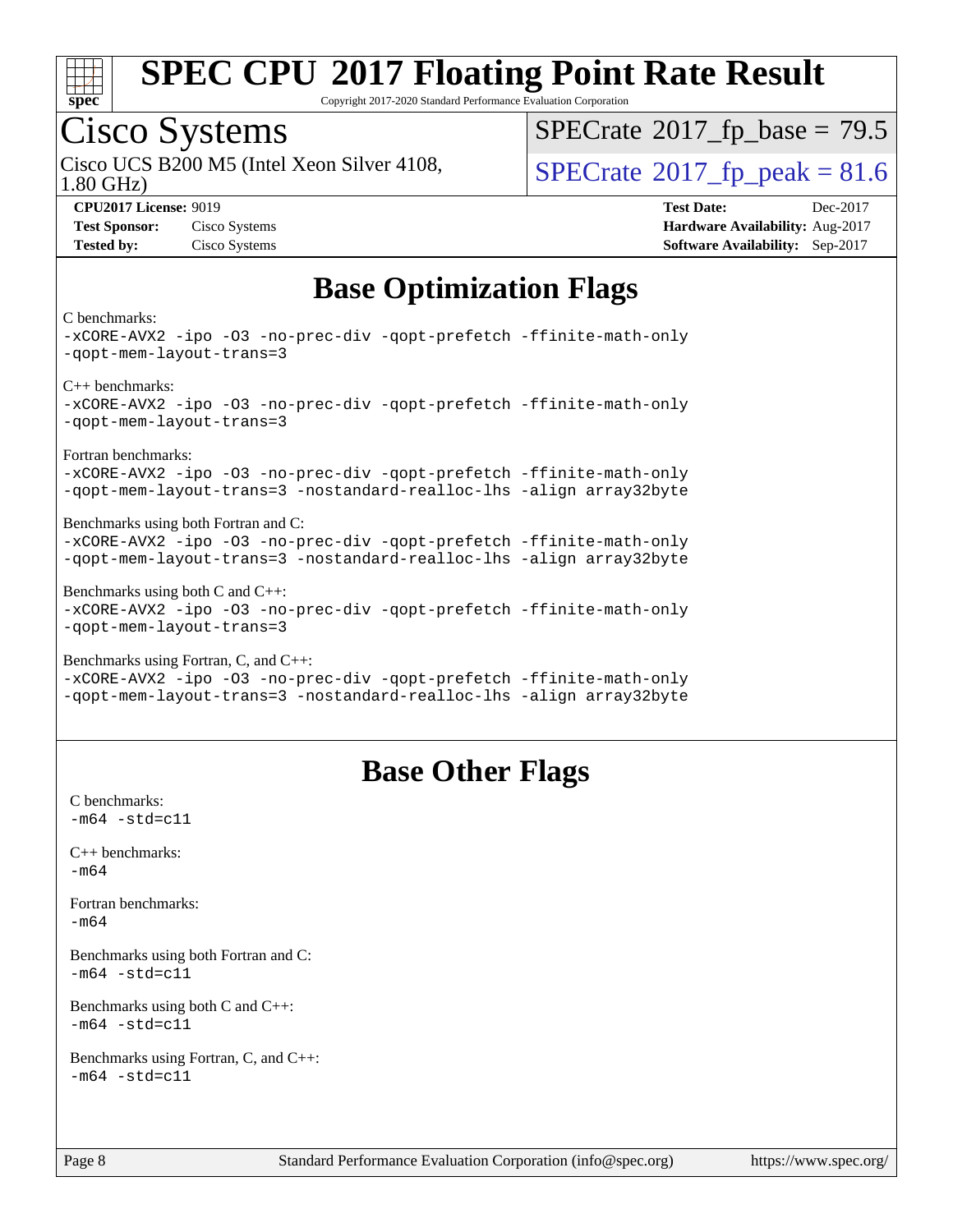

Copyright 2017-2020 Standard Performance Evaluation Corporation

## Cisco Systems

1.80 GHz) Cisco UCS B200 M5 (Intel Xeon Silver 4108,  $\overline{SPECrate}$  $\overline{SPECrate}$  $\overline{SPECrate}$ <sup>®</sup>[2017\\_fp\\_peak = 8](http://www.spec.org/auto/cpu2017/Docs/result-fields.html#SPECrate2017fppeak)1.6

 $SPECrate$ <sup>®</sup>[2017\\_fp\\_base =](http://www.spec.org/auto/cpu2017/Docs/result-fields.html#SPECrate2017fpbase) 79.5

**[CPU2017 License:](http://www.spec.org/auto/cpu2017/Docs/result-fields.html#CPU2017License)** 9019 **[Test Date:](http://www.spec.org/auto/cpu2017/Docs/result-fields.html#TestDate)** Dec-2017 **[Test Sponsor:](http://www.spec.org/auto/cpu2017/Docs/result-fields.html#TestSponsor)** Cisco Systems **[Hardware Availability:](http://www.spec.org/auto/cpu2017/Docs/result-fields.html#HardwareAvailability)** Aug-2017 **[Tested by:](http://www.spec.org/auto/cpu2017/Docs/result-fields.html#Testedby)** Cisco Systems **[Software Availability:](http://www.spec.org/auto/cpu2017/Docs/result-fields.html#SoftwareAvailability)** Sep-2017

### **[Peak Compiler Invocation](http://www.spec.org/auto/cpu2017/Docs/result-fields.html#PeakCompilerInvocation)**

[C benchmarks](http://www.spec.org/auto/cpu2017/Docs/result-fields.html#Cbenchmarks):

[icc](http://www.spec.org/cpu2017/results/res2018q1/cpu2017-20171225-02052.flags.html#user_CCpeak_intel_icc_18.0_66fc1ee009f7361af1fbd72ca7dcefbb700085f36577c54f309893dd4ec40d12360134090235512931783d35fd58c0460139e722d5067c5574d8eaf2b3e37e92)

[C++ benchmarks:](http://www.spec.org/auto/cpu2017/Docs/result-fields.html#CXXbenchmarks) [icpc](http://www.spec.org/cpu2017/results/res2018q1/cpu2017-20171225-02052.flags.html#user_CXXpeak_intel_icpc_18.0_c510b6838c7f56d33e37e94d029a35b4a7bccf4766a728ee175e80a419847e808290a9b78be685c44ab727ea267ec2f070ec5dc83b407c0218cded6866a35d07)

[Fortran benchmarks](http://www.spec.org/auto/cpu2017/Docs/result-fields.html#Fortranbenchmarks): [ifort](http://www.spec.org/cpu2017/results/res2018q1/cpu2017-20171225-02052.flags.html#user_FCpeak_intel_ifort_18.0_8111460550e3ca792625aed983ce982f94888b8b503583aa7ba2b8303487b4d8a21a13e7191a45c5fd58ff318f48f9492884d4413fa793fd88dd292cad7027ca)

[Benchmarks using both Fortran and C](http://www.spec.org/auto/cpu2017/Docs/result-fields.html#BenchmarksusingbothFortranandC): [ifort](http://www.spec.org/cpu2017/results/res2018q1/cpu2017-20171225-02052.flags.html#user_CC_FCpeak_intel_ifort_18.0_8111460550e3ca792625aed983ce982f94888b8b503583aa7ba2b8303487b4d8a21a13e7191a45c5fd58ff318f48f9492884d4413fa793fd88dd292cad7027ca) [icc](http://www.spec.org/cpu2017/results/res2018q1/cpu2017-20171225-02052.flags.html#user_CC_FCpeak_intel_icc_18.0_66fc1ee009f7361af1fbd72ca7dcefbb700085f36577c54f309893dd4ec40d12360134090235512931783d35fd58c0460139e722d5067c5574d8eaf2b3e37e92)

[Benchmarks using both C and C++:](http://www.spec.org/auto/cpu2017/Docs/result-fields.html#BenchmarksusingbothCandCXX) [icpc](http://www.spec.org/cpu2017/results/res2018q1/cpu2017-20171225-02052.flags.html#user_CC_CXXpeak_intel_icpc_18.0_c510b6838c7f56d33e37e94d029a35b4a7bccf4766a728ee175e80a419847e808290a9b78be685c44ab727ea267ec2f070ec5dc83b407c0218cded6866a35d07) [icc](http://www.spec.org/cpu2017/results/res2018q1/cpu2017-20171225-02052.flags.html#user_CC_CXXpeak_intel_icc_18.0_66fc1ee009f7361af1fbd72ca7dcefbb700085f36577c54f309893dd4ec40d12360134090235512931783d35fd58c0460139e722d5067c5574d8eaf2b3e37e92)

[Benchmarks using Fortran, C, and C++](http://www.spec.org/auto/cpu2017/Docs/result-fields.html#BenchmarksusingFortranCandCXX): [icpc](http://www.spec.org/cpu2017/results/res2018q1/cpu2017-20171225-02052.flags.html#user_CC_CXX_FCpeak_intel_icpc_18.0_c510b6838c7f56d33e37e94d029a35b4a7bccf4766a728ee175e80a419847e808290a9b78be685c44ab727ea267ec2f070ec5dc83b407c0218cded6866a35d07) [icc](http://www.spec.org/cpu2017/results/res2018q1/cpu2017-20171225-02052.flags.html#user_CC_CXX_FCpeak_intel_icc_18.0_66fc1ee009f7361af1fbd72ca7dcefbb700085f36577c54f309893dd4ec40d12360134090235512931783d35fd58c0460139e722d5067c5574d8eaf2b3e37e92) [ifort](http://www.spec.org/cpu2017/results/res2018q1/cpu2017-20171225-02052.flags.html#user_CC_CXX_FCpeak_intel_ifort_18.0_8111460550e3ca792625aed983ce982f94888b8b503583aa7ba2b8303487b4d8a21a13e7191a45c5fd58ff318f48f9492884d4413fa793fd88dd292cad7027ca)

### **[Peak Portability Flags](http://www.spec.org/auto/cpu2017/Docs/result-fields.html#PeakPortabilityFlags)**

Same as Base Portability Flags

### **[Peak Optimization Flags](http://www.spec.org/auto/cpu2017/Docs/result-fields.html#PeakOptimizationFlags)**

[C benchmarks](http://www.spec.org/auto/cpu2017/Docs/result-fields.html#Cbenchmarks):

| $519.$ lbm_r: -prof-qen(pass 1) -prof-use(pass 2) -ipo -xCORE-AVX2 -03<br>-no-prec-div -qopt-prefetch -ffinite-math-only<br>-gopt-mem-layout-trans=3             |
|------------------------------------------------------------------------------------------------------------------------------------------------------------------|
| 538.imagick_r: -xCORE-AVX2 -ipo -03 -no-prec-div -qopt-prefetch<br>-ffinite-math-only -gopt-mem-layout-trans=3                                                   |
| $544$ .nab_r: Same as $519$ .lbm r                                                                                                                               |
| $C_{++}$ benchmarks:<br>$-prof-qen(pass 1) -prof-use(pass 2) -ipo -xCORE-AVX2 -O3$<br>-no-prec-div -qopt-prefetch -ffinite-math-only<br>-gopt-mem-layout-trans=3 |
| Fortran benchmarks:                                                                                                                                              |
|                                                                                                                                                                  |
| (Continued on next page)                                                                                                                                         |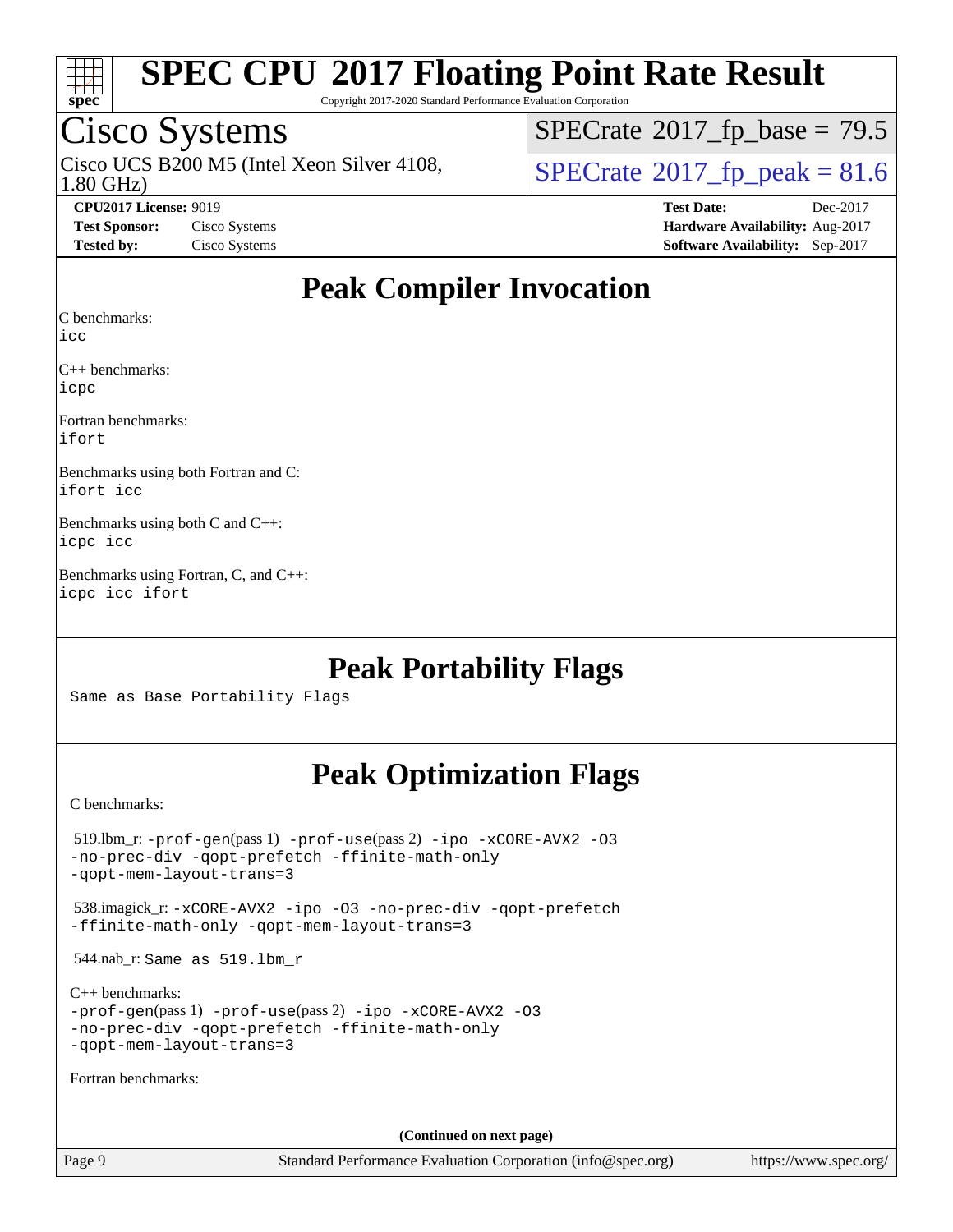

Copyright 2017-2020 Standard Performance Evaluation Corporation

# Cisco Systems<br>Cisco UCS B200 M5 (Intel Xeon Silver 4108,

1.80 GHz)

 $SPECrate$ <sup>®</sup>[2017\\_fp\\_base =](http://www.spec.org/auto/cpu2017/Docs/result-fields.html#SPECrate2017fpbase) 79.5

 $SPECrate<sup>®</sup>2017_fp_peak = 81.6$  $SPECrate<sup>®</sup>2017_fp_peak = 81.6$  $SPECrate<sup>®</sup>2017_fp_peak = 81.6$  $SPECrate<sup>®</sup>2017_fp_peak = 81.6$ 

| <b>Test Sponsor:</b> | Cisco Systems |
|----------------------|---------------|
| <b>Tested by:</b>    | Cisco Systems |

**[CPU2017 License:](http://www.spec.org/auto/cpu2017/Docs/result-fields.html#CPU2017License)** 9019 **[Test Date:](http://www.spec.org/auto/cpu2017/Docs/result-fields.html#TestDate)** Dec-2017 **[Hardware Availability:](http://www.spec.org/auto/cpu2017/Docs/result-fields.html#HardwareAvailability)** Aug-2017 **[Software Availability:](http://www.spec.org/auto/cpu2017/Docs/result-fields.html#SoftwareAvailability)** Sep-2017

### **[Peak Optimization Flags \(Continued\)](http://www.spec.org/auto/cpu2017/Docs/result-fields.html#PeakOptimizationFlags)**

| Page 10                                                      | Standard Performance Evaluation Corporation (info@spec.org)                                                                                                                       |
|--------------------------------------------------------------|-----------------------------------------------------------------------------------------------------------------------------------------------------------------------------------|
|                                                              | (Continued on next page)                                                                                                                                                          |
|                                                              |                                                                                                                                                                                   |
| Benchmarks using both C and C++:<br>$-m64 - std= c11$        |                                                                                                                                                                                   |
| Benchmarks using both Fortran and C:<br>m64 -std=c11         |                                                                                                                                                                                   |
| Fortran benchmarks:<br>$-m64$                                |                                                                                                                                                                                   |
| C++ benchmarks:<br>$-m64$                                    |                                                                                                                                                                                   |
| C benchmarks:<br>$-m64 - std= c11$                           |                                                                                                                                                                                   |
|                                                              | <b>Peak Other Flags</b>                                                                                                                                                           |
| Benchmarks using Fortran, C, and C++:                        | -prof-gen(pass 1) -prof-use(pass 2) -ipo -xCORE-AVX2 -03<br>-no-prec-div -qopt-prefetch -ffinite-math-only<br>-qopt-mem-layout-trans=3 -nostandard-realloc-lhs -align array32byte |
| Benchmarks using both C and C++:<br>-qopt-mem-layout-trans=3 | -prof-gen(pass 1) -prof-use(pass 2) -ipo -xCORE-AVX2 -03<br>-no-prec-div -qopt-prefetch -ffinite-math-only                                                                        |
| Benchmarks using both Fortran and C:                         | -prof-gen(pass 1) -prof-use(pass 2) -ipo -xCORE-AVX2 -03<br>-no-prec-div -qopt-prefetch -ffinite-math-only<br>-qopt-mem-layout-trans=3 -nostandard-realloc-lhs -align array32byte |
| -align array32byte                                           | 554.roms_r: -prof-gen(pass 1) -prof-use(pass 2) -ipo -xCORE-AVX2 -03<br>-no-prec-div -qopt-prefetch -ffinite-math-only<br>-qopt-mem-layout-trans=3 -nostandard-realloc-lhs        |
| 549.fotonik3d_r: Same as 503.bwaves_r                        |                                                                                                                                                                                   |
|                                                              | 503.bwaves_r: -xCORE-AVX2 -ipo -03 -no-prec-div -qopt-prefetch<br>-ffinite-math-only -qopt-mem-layout-trans=3<br>-nostandard-realloc-lhs -align array32byte                       |